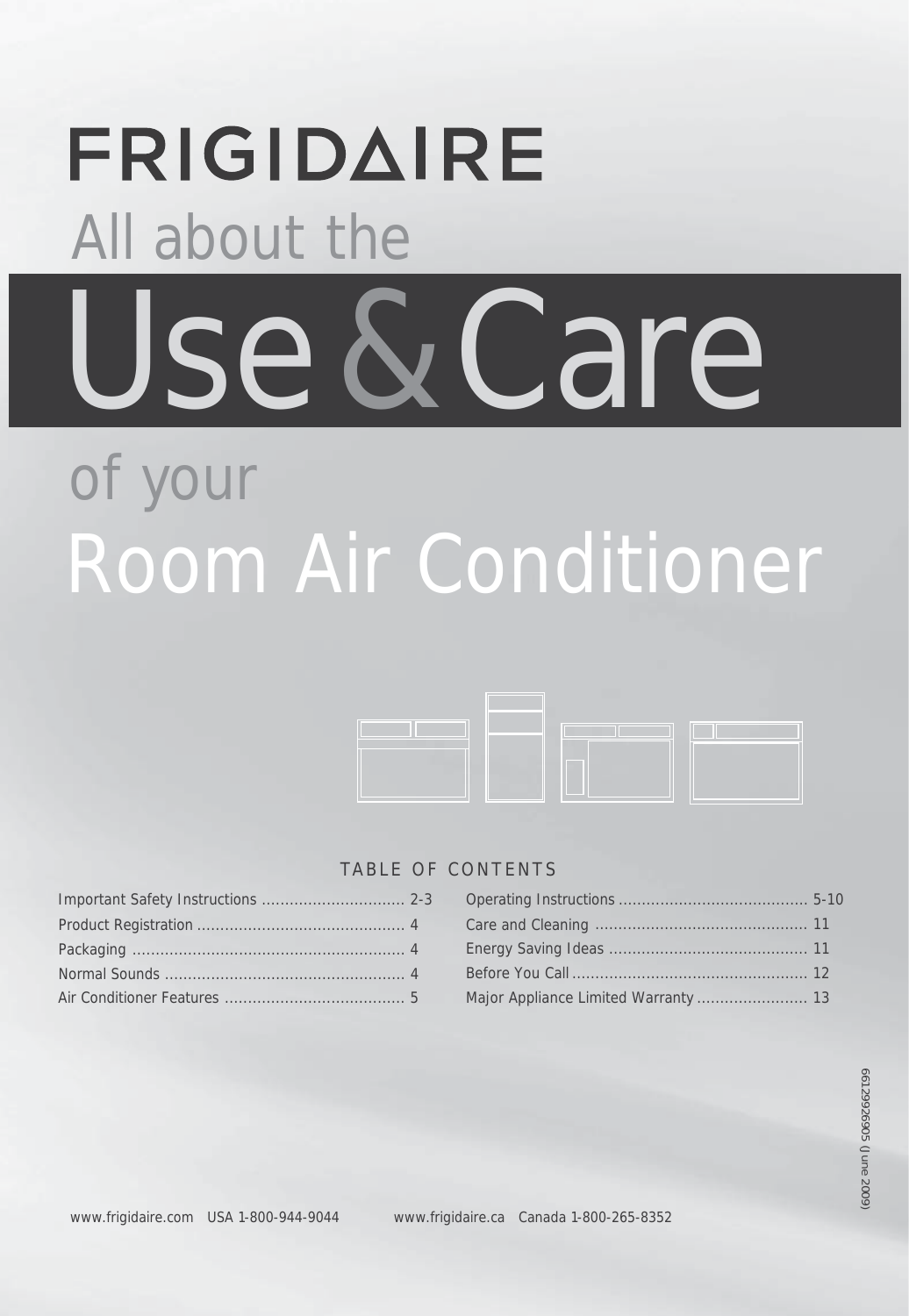# **L** NOTE:

This USE & CARE MANUAL provides specific operating instructions for your model. Use the room air conditioner only as instructed in this USE & CARE MANUAL. These instructions are not meant to cover every possible condition and situation that may occur. Common sense and caution must be practiced when installing, operating, and maintaining any appliance.

# **NOTE:**

The power supply cord with

this air conditioner contains a current detection device designed to reduce the risk of fire.

Please refer to the section 'Operation of Current Device' for details.

In the event that the power supply cord is damaged, it cannot be repaired. It must be replaced with a cord from the product manufacturer.

# **WARNING**

Avoid fire hazard or electric shock. Do not use an extension cord or an adaptor plug. Do not remove any prong from the power cord.





Grounding Prong

**Do not, under any circumstances, cut, remove or bypass the grounding prong.**

# **WARNING**

#### **For Your Safety**

Do not store or use gasoline or other flammable vapors and liquids in the vicinity of this or any other appliance. Read product labels for flammability and other warnings.

# **WARNING**

#### **Prevent Accidents**

To reduce the risk of fire, electrical shock, or injury to persons when using your air conditioner, follow basic precautions, including the following:

- Be sure the electrical service is adequate for the model you have chosen. This information can be found on the serial plate, which is located on the side of the cabinet and behind the grille.
- If the air conditioner is to be installed in a window, you will probably want to clean both sides of the glass first. If the window is a triple-track type with a screen panel included, remove the screen completely before installation.
- Be sure the air conditioner has been securely and correctly installed according to the separate installation instructions provided with this manual. Save this manual and the installation instructions for possible future use in removing or reinstalling this unit.
- When handling the air conditioner, be careful to avoid cuts from sharp metal fins on front and rear coils.

#### **WARNING** 41

#### **Electrical Information**

The complete electrical rating of your new room air conditioner is stated on the serial plate. Refer to the rating when checking the electrical requirements.

- Be sure the air conditioner is properly grounded. To minimize shock and fire hazards, proper grounding is important. The power cord is equipped with a three-prong grounding plug for protection against shock hazards.
- Your air conditioner must be used in a properly grounded wall receptacle. If the wall receptacle you intend to use is not adequately grounded or protected by a time delay fuse or circuit breaker, have a qualified electrician install the proper receptacle.
- Do not run air conditioner without outside protective cover in place. This could result in mechanical damage within the air conditioner.
- **Do not use an extension cord or an adapter plug.**

# **SAFETY PRECAUTIONS**

#### **DANGER! Avoid Serious Injury or Death**

- This air conditioner contains no user-serviceable parts. Always call an authorized Electrolux servicer for repairs.
- Do not insert or place fingers or objects into the air discharge area in the front of the unit.
- Do not start or stop the air conditioner by unplugging the power cord or turning off the power at the electrical box.
- Do not cut or damage the power cord.
- If the power cord is damaged, it should only be replaced by an authorized Electrolux servicer.
- In the event of a malfunction (sparks, burning smell, etc.), immediately stop the operation, disconnect the power cord, and call an authorized Electrolux servicer.
- Do not operate the air conditioner with wet hands.
- Do not pull on the power cord.
- Do not drink any water that is drained from the air conditioner.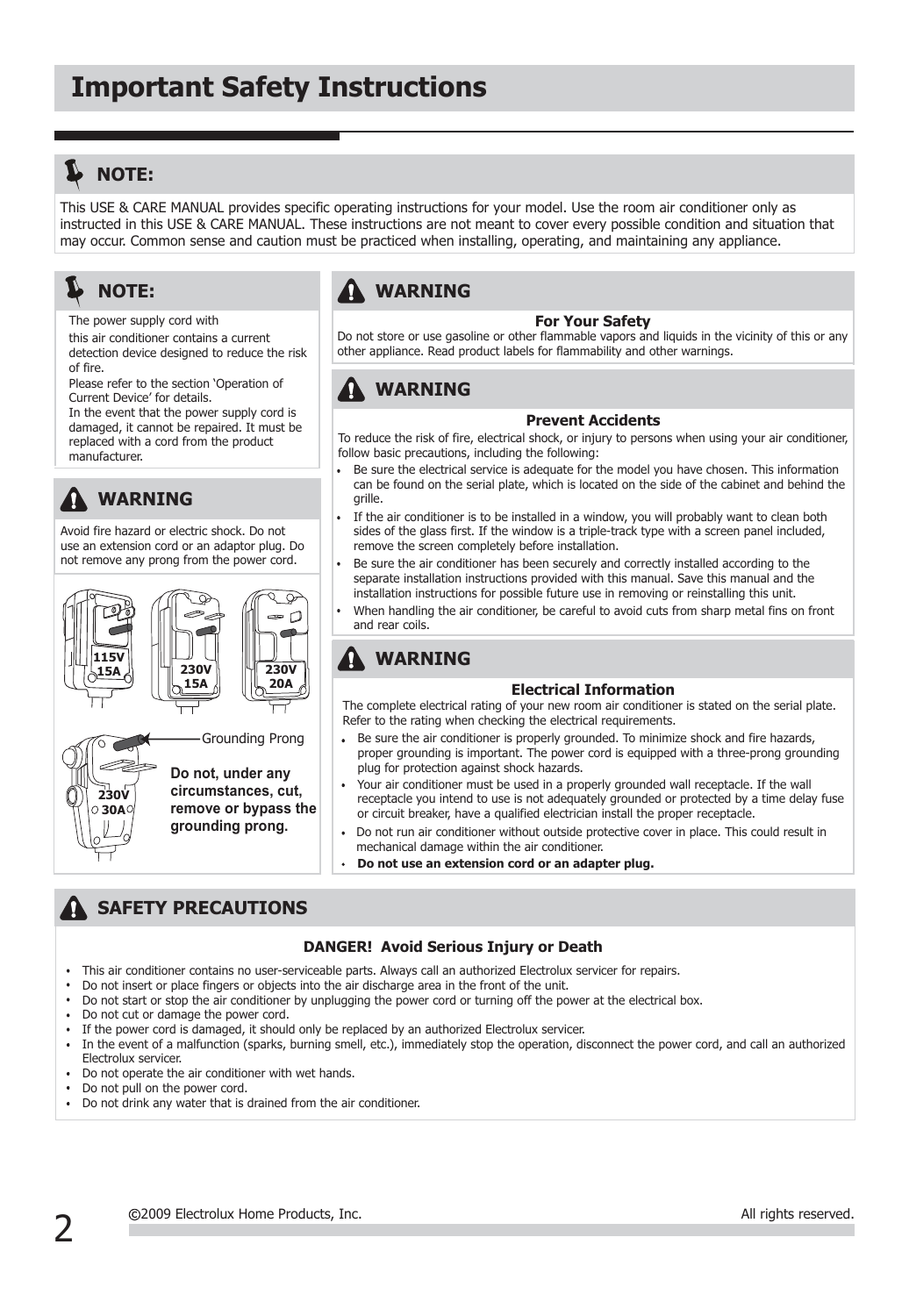## **A** SAFETY PRECAUTIONS

#### **CAUTION! Avoid Injury or damage to the unit or other property**

- Provide ventilation per installation instructions.
- Do not direct airflow at fireplaces or other heat related sources as this could cause flare ups or make units run excessively.
- Do not climb on or place objects on outdoor part of the unit.
- Do not hang objects off the unit  $\ddot{\phantom{a}}$
- . Do not place containers with liquids on the unit.
- Turn off the air conditioner at the power source when it will not be used for an extended period of time.
- Periodically check the condition of the unit's installation accessories for any damage.
- . Do not apply heavy pressure to the radiator fins of the unit.
- Operate the unit with air filter in place.
- Do not block or cover the intake grille, discharge area and outlet ports.
- Ensure that any electrical/electronic equipment is one yard away from the unit.
- Do not use or store flammable gases near the unit.
- Do not touch the metal parts of the unit when removing the filter. Injuries can occur when handling sharp metal edges.
- Do not use water to clean inside the air conditioner. Exposure to water can destroy the insulation, leading to possible electric shock.
- When cleaning the unit, first make sure that the power and circuit breaker are turned off.

## **READ THIS SECTION BEFORE ATTEMPTING TO OPERATE AIR CONDITIONER.** Unit must be upright for one hour prior to operating.

# **Operation of Current Device**

Plug in & press RESET



The power supply cord contains a current device that senses damage to the power cord. To test your power supply cord do the following:

- 1. Plug in the Air Conditioner.
- 2. The power supply cord will have TWO buttons on the plug head. Press the TEST button. You will notice a click as the RESET button pops out.
- Press the RESET button. Again you will notice a click as the button engages.
- 4. The power supply cord is now supplying electricity to the unit. (On some products this is also indicated by a light on the plug head).



- Do not use this device to turn the unit on or off.
- Always make sure the RESET button is pushed in for correct operation.
- The power supply cord must be replaced if it fails to reset when either the TEST button is pushed, or it cannot be reset. A new one can be obtained from the product manufacturer.
- If power supply cord is damaged, it CANNOT be repaired. It MUST be replaced by one obtained from the product manufacturer.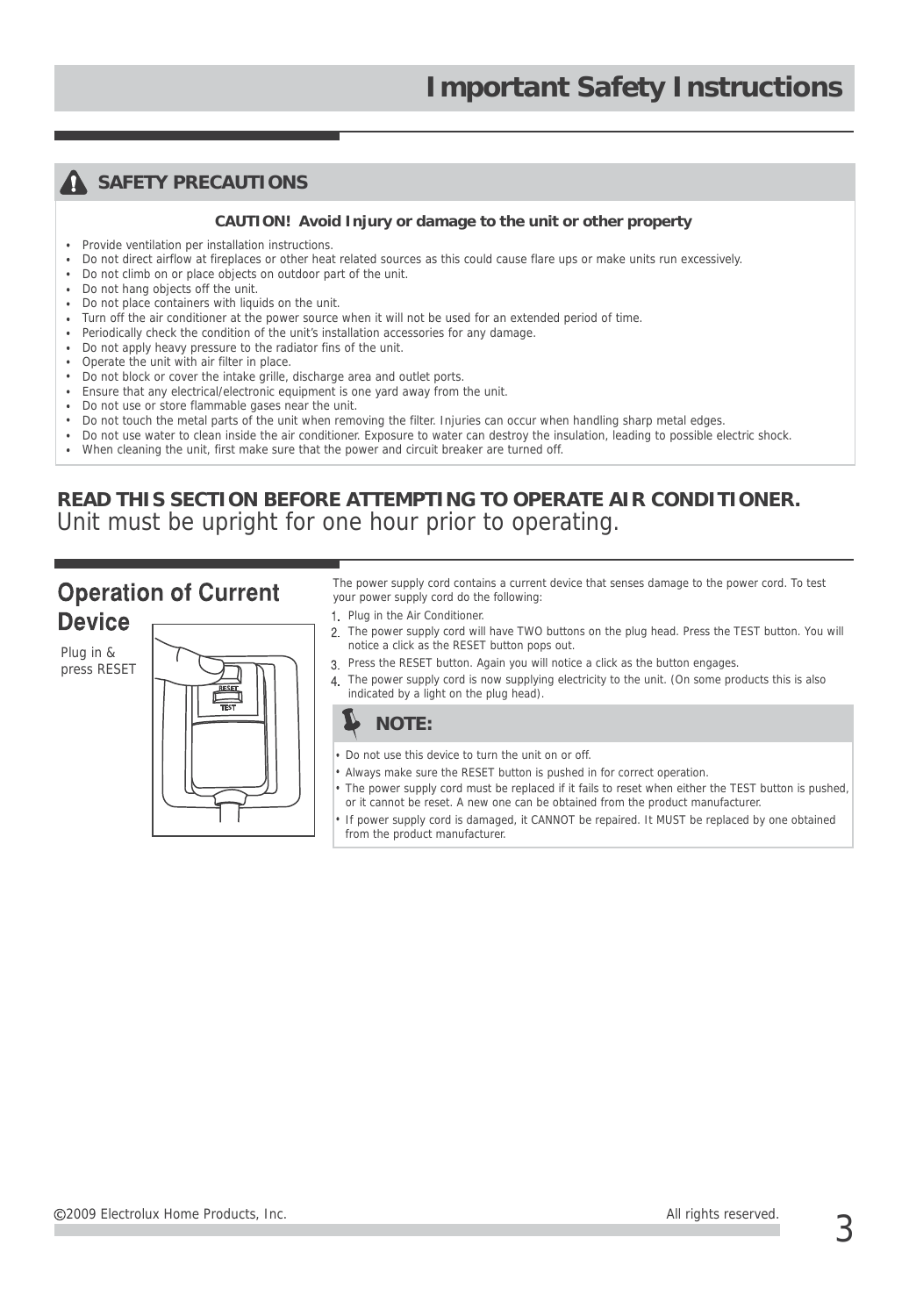# **Product Registration, Packaging & Normal Sounds**

#### **Record Your Model and Serial Numbers Product Registration**

Record in the space provided below the model and serial numbers. On all models, the serial plate is located on the outside of the cabinet.

#### **Model No.**

**Serial No.**

#### **Register Your Product**

The self-addressed PRODUCT REGISTRATION CARD should be filled in completely, signed and returned to the Frigidaire Company.

**Packaging**

**Remove all packaging from inside the carton, along with any inserts placed into the side louvers (where applicable). Remove the plastic ties and foam pad that secure the compressor to the fan shroud (where applicable). See diagram.** 





# **Normal Sounds**

#### High pitched Chatter

Today's high efficiency compressors may have a high pitched chatter during the cooling cycle.

#### Vibration

Unit may vibrate and make noise because of poor wall or window construction or incorrect installation.

Pinging or Swishing Droplets of water hitting condenser during normal operation may cause

"pinging or swishing" sounds. **Note: Don't try to drill any holes on the base pan to eliminate the normal sounds, otherwise it will void the warranty.**

Sound of Rushing Air

At the front of the unit, you may hear the sound of rushing air being moved by the fan.

#### Gurgle/Hiss

"Gurgling or hissing" noise may be heard due to refrigerant passing through evaporator during normal operation.

C2009 Electrolux Home Products, Inc. All rights reserved.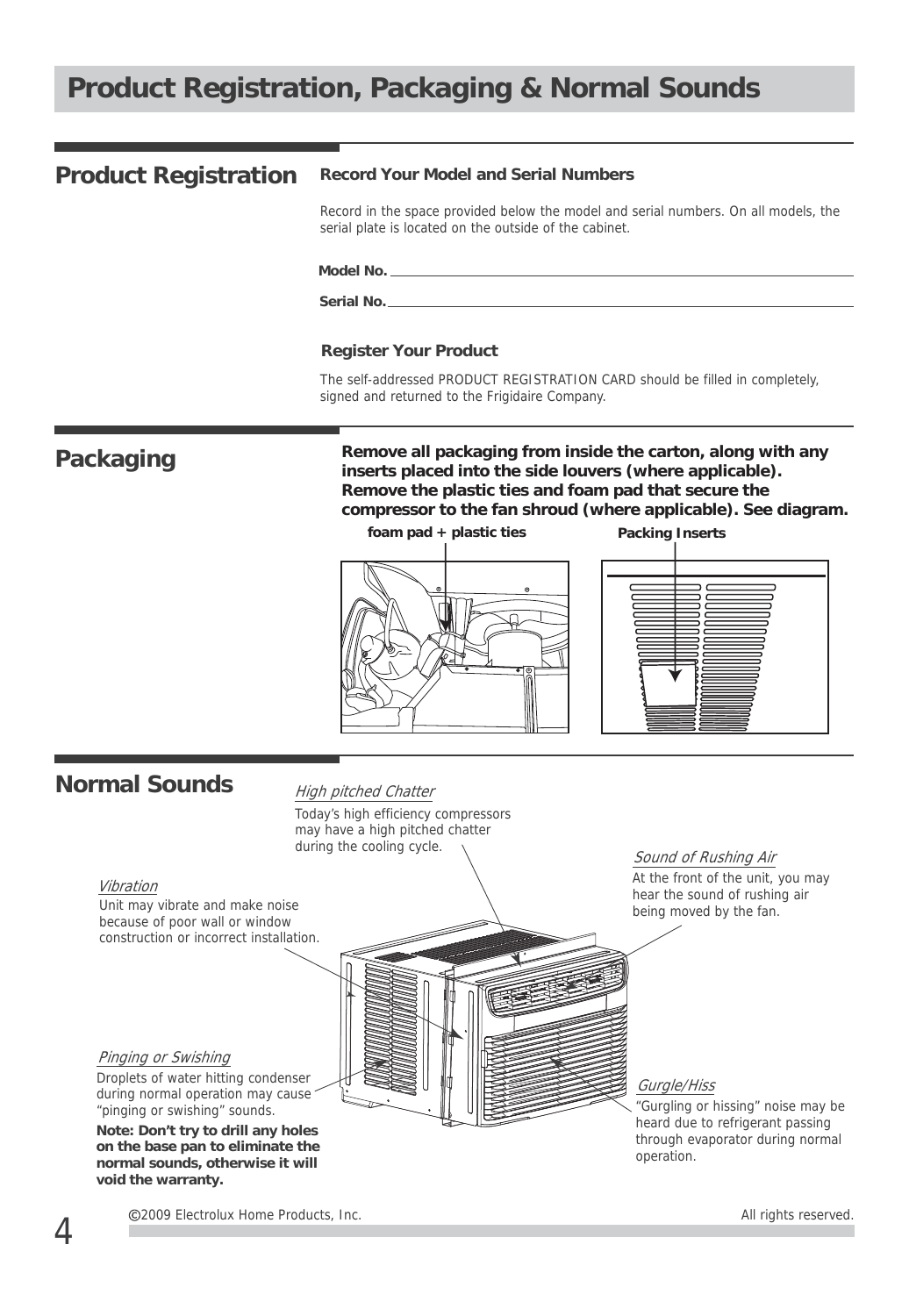# **Air Conditioner Features & Operating Instructions**

# **ELECTRONIC CONTROL Air Conditioner Features**

Before you begin, thoroughly familiarize yourself with the control panel and remote as shown below and all its functions, then follow the symbol for the functions you desire. The unit can be controlled by the touch pad alone or with the remote.



# **Operating Instructions**

#### L **NOTE**

The following instructions represent the Touch Pad, the same instructions can be used for the Remote Control.

#### **TO TURN UNIT ON: YOU WILL SEE:**





**NOTE: The unit will run in energy saver(eco) mode when powered on each time, if last shutdown is in cool or energy saver(eco) mode.** In this mode, the fan will continue to run for 3 minutes after the compressor shuts off. The fan then cycles on for 90 seconds at 10 minute intervals until the room temperature is above the set temperature, at which time the compressor turns back on.

C2009 Electrolux Home Products, Inc. All rights reserved.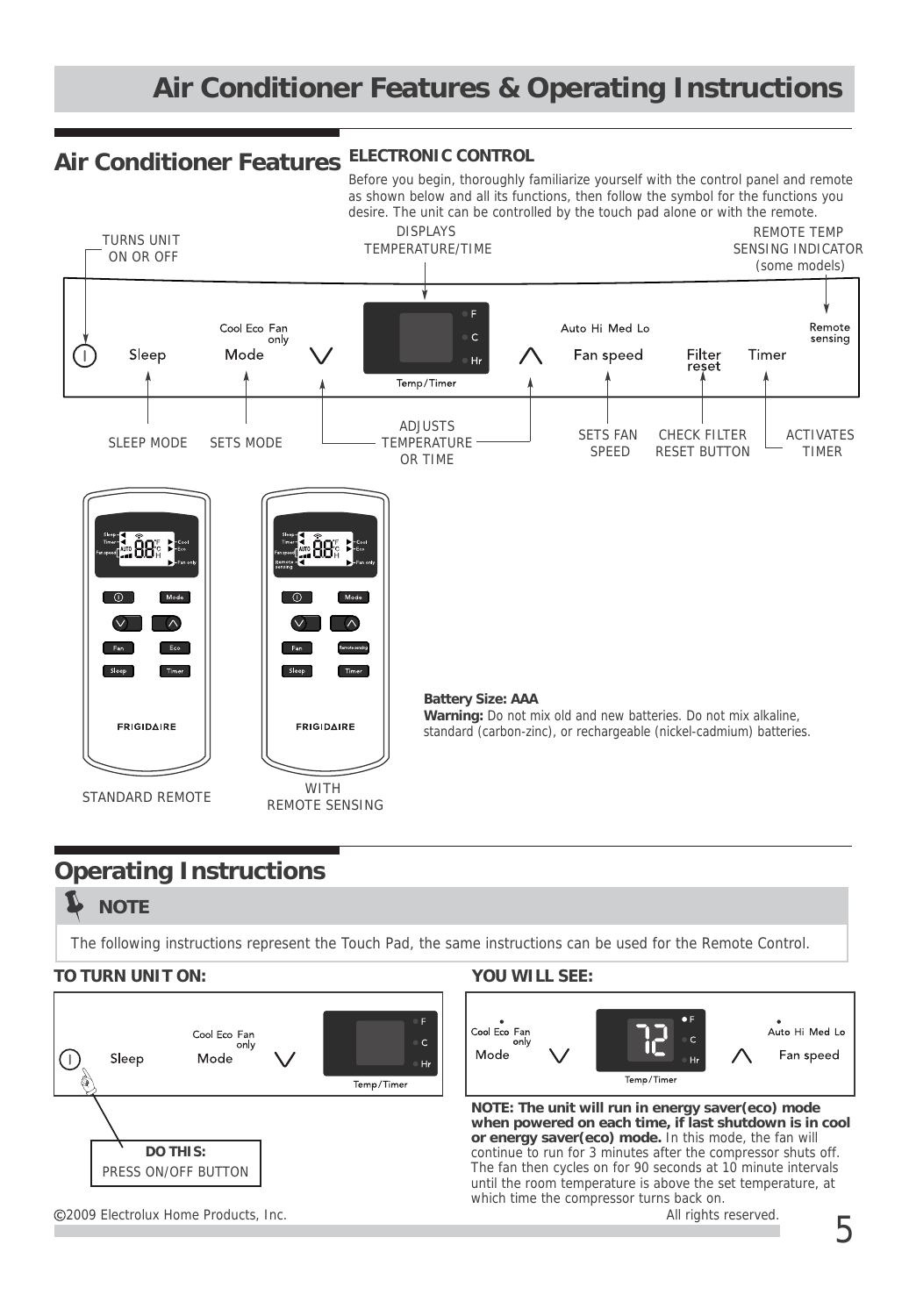#### **TO CHANGE TEMPERATURE SETTlNG:**



#### **TO ADJUST FAN SPEEDS: YOU WILL SEE:**



### **TO USE AUTO FAN FEATURE:**



### **YOU WILL SEE:**



**DO THIS:** Note: Tap or hold either up ( $\Lambda$ ) or down ( $V$ ) button until the desired temperature is seen on the display. This temperature will be automatically maintained anywhere between 60 °F (16 °C) and 90 °F (32 °C) . If you want the display to read the actual room temperature. See "To Operate on Fan Only" section on Page 7.



#### **YOU WILL SEE:**



Note: Fan starts at Low Speed and adjusts to a higher speeds the room temperature dictates. For example, if the room doesn't get too warm, it will stay at the slowest speed. If the room temperature rises quickly, such as a door being opened, it will automatically go to the highest speed. The fan speeds will re-adjust back to the slowest speed as the room returns to the original set temperature. Press the fan speed button to adjust the fan speed manually.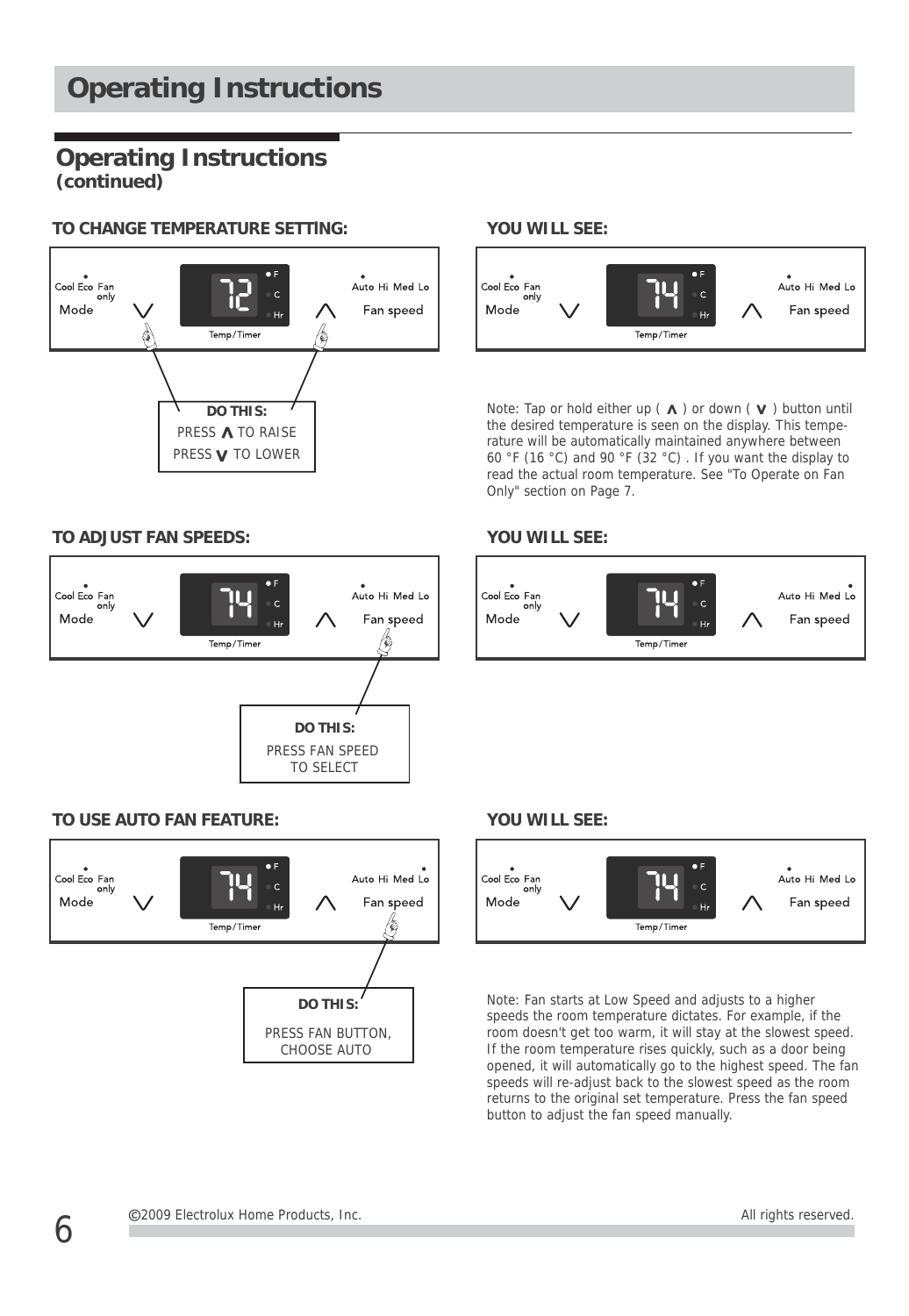# **TO OPERATE ON FAN ONLY: YOU WILL SEE:**



Auto Hi Med Lo

Fan speed

cooling efficiency.) You can choose any fan speed you prefer. (Except "Auto Fan"). During this function, the display will show the actual room

temperature, not the set temperature as in the cooling mode.

### **COOL FEATURE: YOU WILL SEE:**



Note: In this mode, the fan remains on all the time.

#### **SLEEP FEATURE:**

Cool Eco Fan

 $\mathbb{Z}$ 

Mode



CHOOSE COOL

**DO THIS:** PRESS MODE BUTTON

Temn/Timer

**CHOOSE** FAN ONLY

# **YOU WILL SEE:**



Note: In this mode the selected temperature will increase by 2 °F 30 minutes after the mode is selected. The temperature will then increase by another 2 °F after an additional 30 minutes. This new temperature will be maintained for 7 hours before it returns to the originally selected temperature. This ends the "Sleep" mode and the unit will continue to operate as originally programmed. The "Sleep" mode program can be cancelled at any time during operation by again pressing the "Sleep", "mode", "power" button or  $($ and  $(\mathbf V)$  buttons.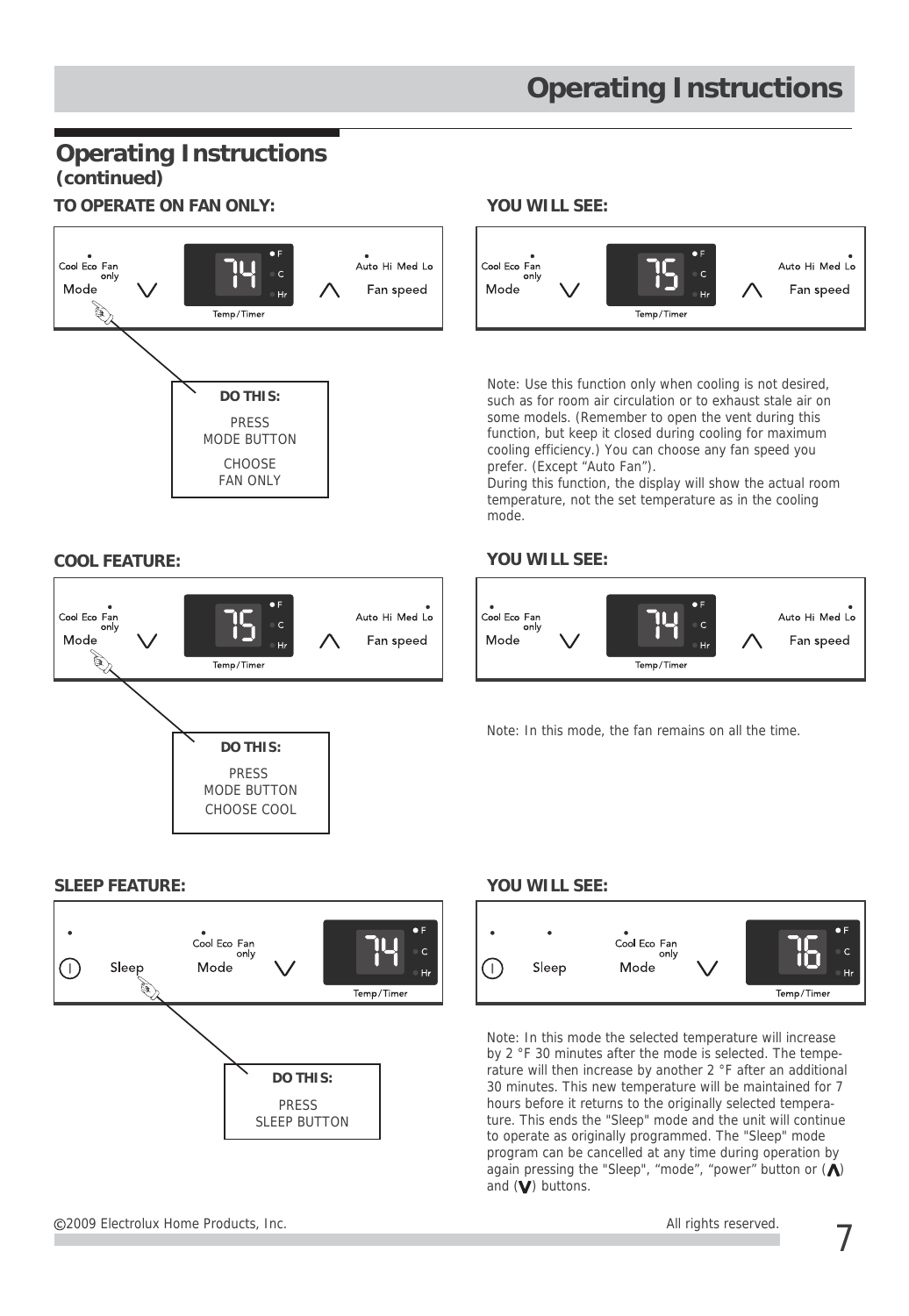

#### **TIMER: DELAY STOP / START FEATURE YOU WILL SEE HOW MUCH TIME IS CHOSEN:**



Note: For Delay Stop, the unit must be in the On position

Note: For Delay Start, the unit must be in the Off position.<br>First, Press TIMER button, then adjust timer setting, tap or hold the UP arrow ( A ) or the DOWN arrow ( **v** ) to change delay timer at 0.5 hour increments, up to 10 hours, then at 1 hour increments up to 24 hours. The control will count down the time remaining until start (8, 7.5, 7, etc.). The Delay Start Operation automatically selects cooling with maximum Fan speed (if Cool, eco, or Fan Only was the last mode selected) . The temperature maintained will be the same as previously set. To change the set temperature, press "mode" then Up or Down arrows until the desired temperature is indicated on the display. After 5 seconds, the control will automatically change the display back to the hours remaining until the unit will start/stop. Pressing the unit timer or on/off button at any time will cancel the Delay Start/Stop function. The Delay Start/Stop Feature will work until the unit either starts or stops. Once that happens the above steps have to be repeated again.

#### **CHECK FILTER FEATURE, YOU WILL SEE:**



Note: This feature is a reminder to clean the Air Filter (See Care and Cleaning) for more efficient operation. The LED (light) will illuminate after 250 hours of fan operation. To reset after cleaning the filter, press the "Filter Reset" button and the light will go off.

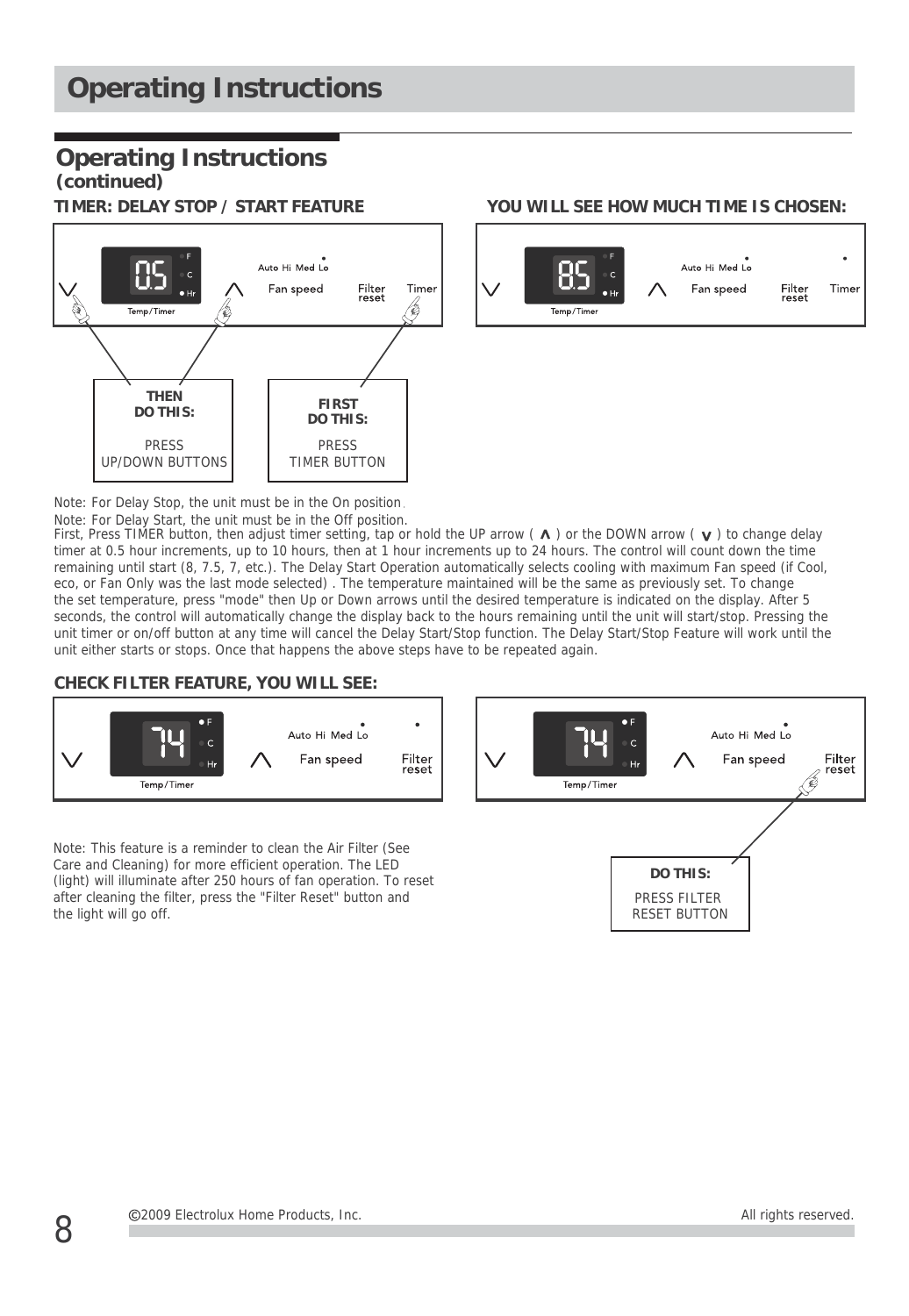

Note: This feature can be activated from the remote control ONLY, the unit must be in cool/eco mode.

To activate the remote sensing feature, point the remote control towards the unit and press the remote sensing button. Next, use the " $\Lambda$  V" buttons to set the desired temperature at the remote. (Note that the set temperature will only be displayed on the unit itself ). The signal icon on the remote control will pulse each time it sends a signal. lt will periodically send this signal until the feature is deactivated by pressing the remote sensing button. lf the unit does not receive the remote sensing signal during a maximum of 200 seconds interval, the unit will end remote sensing mode automatically.

The display on the remote control indicates the temperature at the remote ONLY.

NOTE: The Remote Sensing function is terminated either by using the Remote Sensing button or the main ON/OFF button on the unit.

#### **FAULT CODES:**



If the display reads "AS", a sensor has failed. Contact your Authorized Frigidaire Service Center.



If the display reads "CS", a sensor has failed. Contact your Authorized Frigidaire Service Center.

#### **TO CHANGE TEMPERATURE UNIT DISPLAY:**



2009 Electrolux Home Products, Inc. All rights reserved.



If the display reads "ES", a sensor has failed. Contact your Authorized Frigidaire Service Center.

#### **YOU WILL SEE:**



Note: The control is capable of displaying temperature in degrees Fahrenheit or degrees Celsius.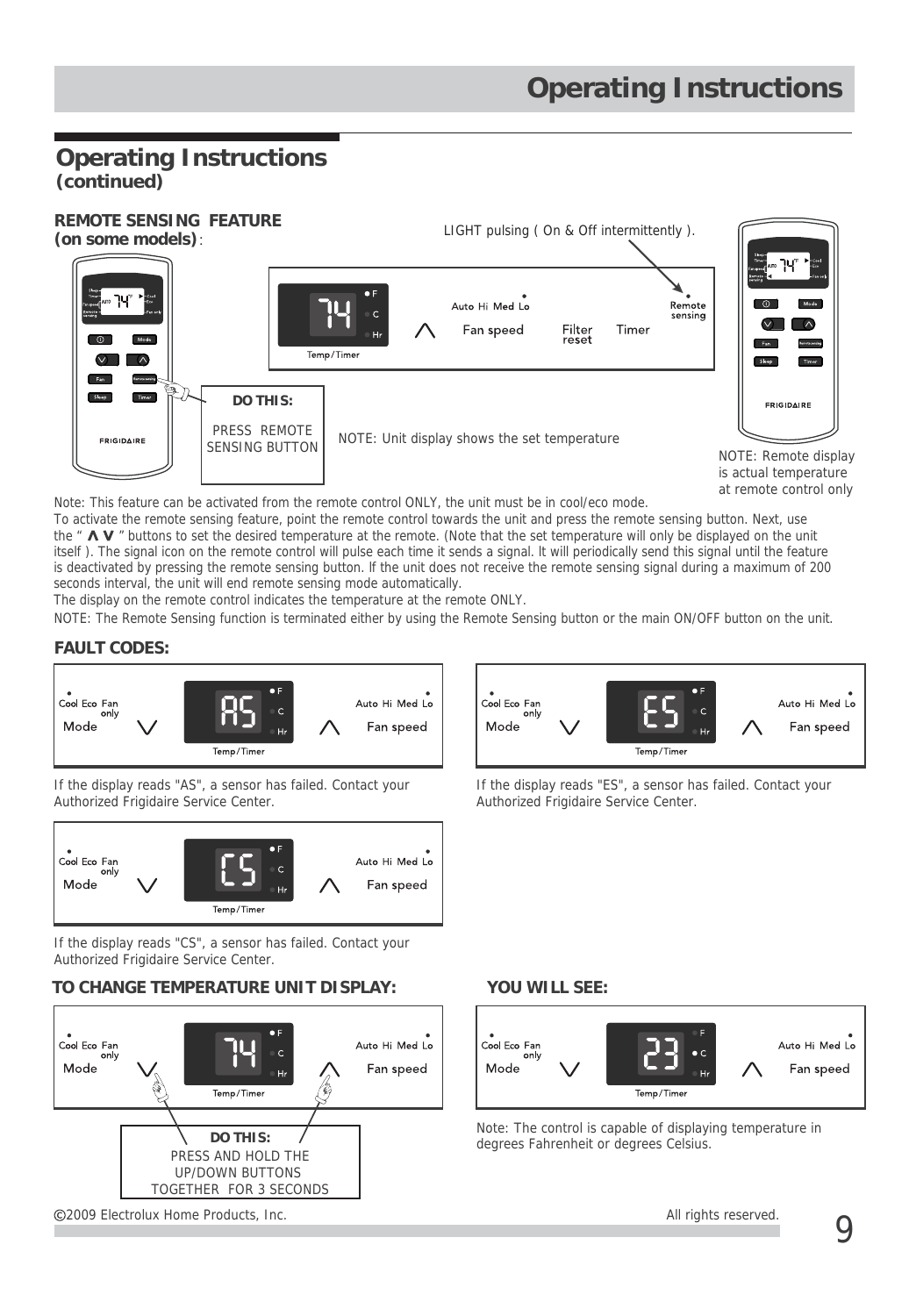# **Operating Instructions**

# **Operating Instructions (continued)**

#### **TO TURN UNIT OFF: YOU WILL SEE:**





Note: If the unit is turned off in heat mode (if applicable) or fan only mode, it will return to the same setting when it is turned on again. When the unit is turned off in cool or energy saver(eco) mode, it will run in energy saver(eco) mode when it is turned on again, but the setting of temperature and fan speed will remain.

#### **ADDITIONAL THINGS YOU SHOULD KNOW**

Now that you have mastered the operating procedure, here are more features in your control that you should become familiar with.



The "Cool" circuit has an automatic 3 minute time delayed start if the unit is turned off and on quickly. This prevents overheating of the compressor and possible circuit breaker tripping. The fan will continue to run during this time.

- There is a 2-Second delay for the compressor shutting down when selecting FAN ONLY. This is to cover the possibility of having to roll through to select another mode.
- The control will maintain the set temperature within 2 degrees Fahrenheit, between 60F and 90F degrees.
- After a power outage, the unit will memorize the last setting and return the unit to the same setting once power is restored.



(6-WAY)

#### **Air Directional Louvers**

Air directional louvers control air flow direction. Your air conditioner has the louver type described below.

#### **Slider Type**

The louvers will allow you to direct the air flow Up or Down and Left or Right throughout the room as needed. Drag the adjuster tablet until the desired Left/Right direction is obtained. Pivot horizontal louvers until the desired Up/Down direction is obtained.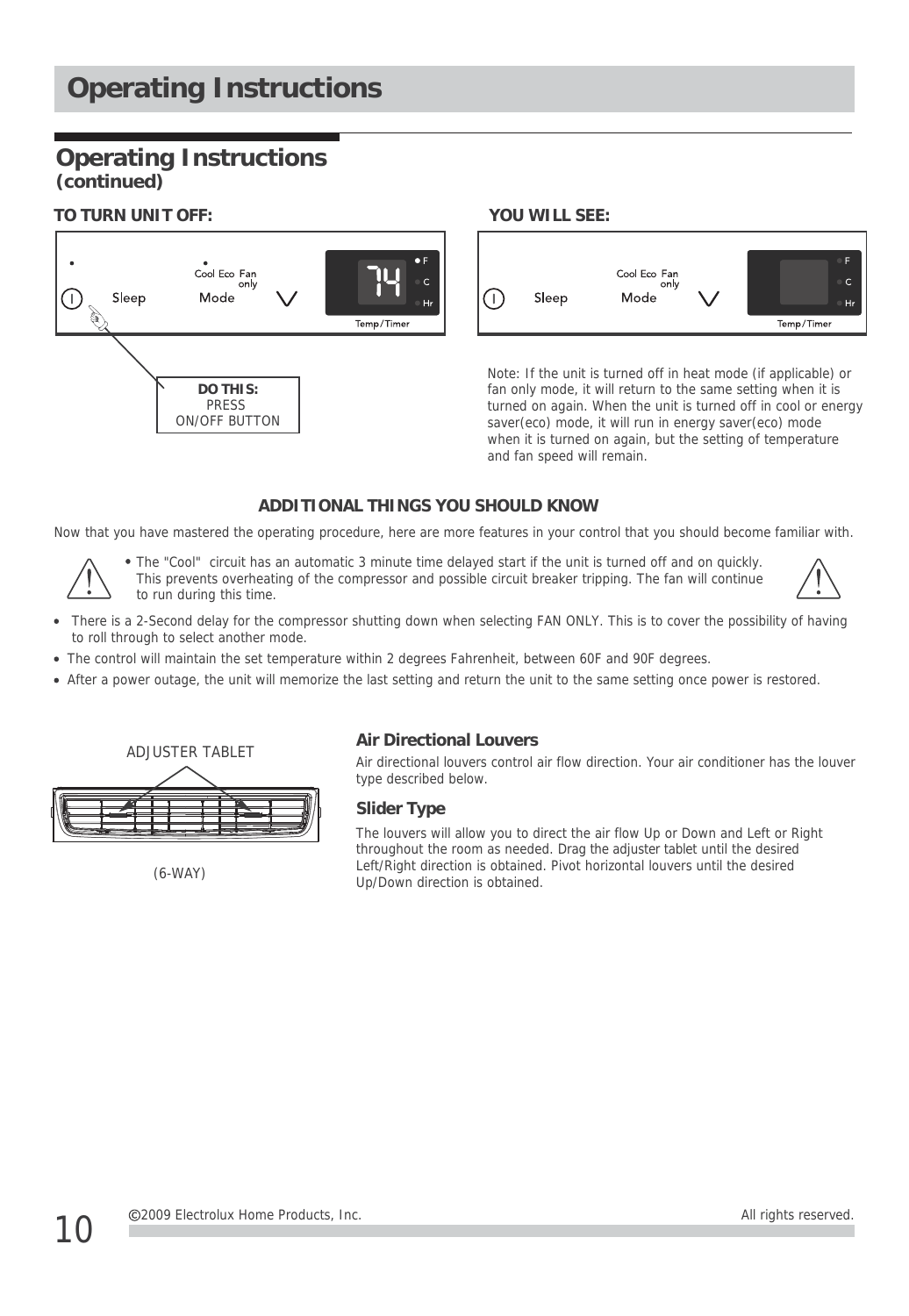

Air Filter

Care and Cleaning Clean your air conditioner occasionally to keep it looking new. Be sure to unplug **the unit before cleaning to prevent shock or fire hazards.**

#### **Air Filter Cleaning**

The air filter should be checked at least once a month to see if cleaning is necessary. Trapped particles in the filter can build up and cause an accumulation of frost on the cooling coils.

- Open the front panel.
- Grasp the filter by the center and pull up and out.
- Wash the filter using liquid dishwashing detergent and warm water. Rinse filter thoroughly. Gently shake excess water from the filter. Be sure filter is thoroughly dry before replacing
- Or instead of washing, you may vacuum the filter clean.

**NOTE:** When replacing the air filter after cleaning, make sure the tabs on the air filter are on the upper part of filter, and placed outward as shown in the drawing on the left side.

#### **Cabinet Cleaning**

- Be sure to unplug the air conditioner to prevent shock or fire hazard. The cabinet and front may be dusted with an oil-free cloth or washed with a cloth dampened in a solution of warm water and mild liquid dishwashing detergent. Rinse thoroughly and wipe dry.
- Never use harsh cleaners, wax or polish on the cabinet front.
- Be sure to wring excess water from the cloth before wiping around the controls. Excess water in or around the controls may cause damage to the air conditioner.
- Plug in air conditioner.

#### **Winter Storage**

If you plan to store the air conditioner during the winter, remove it carefully from the window according to the installation instructions. Cover it with plastic or return it to the original carton.



- **Energy Saving Ideas**  $\cdot$  Do not block air flow inside with blinds, curtains or furniture; or outside with **shrubs, enclosures, or other buildings.**
	- The capacity of the room air conditioner must fit the room size for efficient and satisfactory operation.
	- Install the room air conditioner on the shady side of your home. A window that faces north is best because it is shaded most of the day.
	- Close the fireplace damper, floor and wall registers so cool air does not escape up the chimney and into the duct work.
	- Keep blinds and drapes in other windows closed during the sunniest part of the day.
	- Clean the air filter as recommended in the section "Care and Cleaning".
	- Proper insulation and weather stripping in your home will help keep warm air out and cool air in.
	- External house shading with trees, plants or awnings will help reduce the air conditioner's work load.
	- Operate heat producing appliances such as ranges, washers, dryers and dishwashers during the coolest part of the day.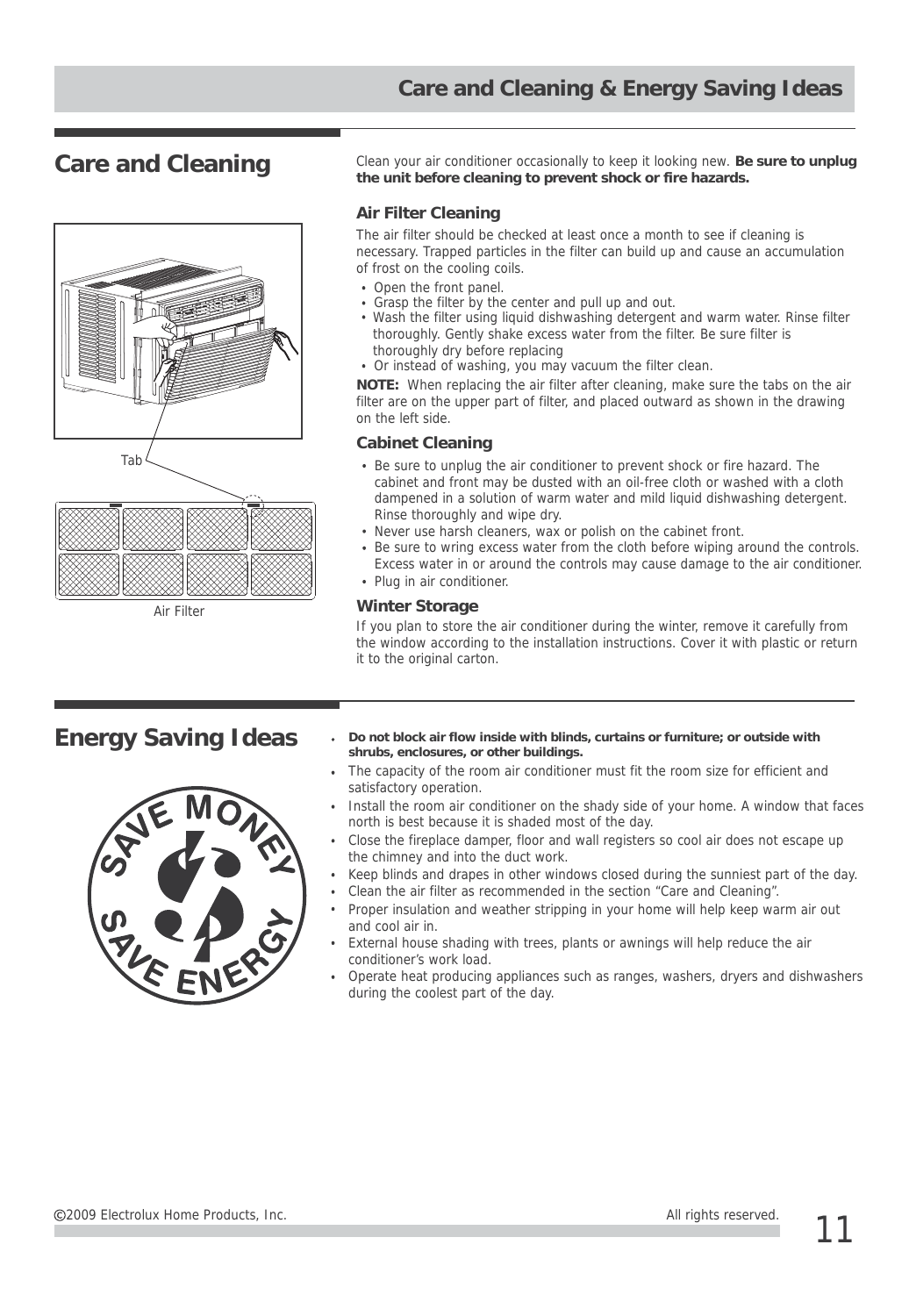Before calling for service, review this list. It may save you time and expense. This list includes common occurrences that are not the result of defective workmanship or materials in this appliance.

| <b>OCCURRENCE</b>                                                                                                | <b>SOLUTION</b>                                                                                                                                             |
|------------------------------------------------------------------------------------------------------------------|-------------------------------------------------------------------------------------------------------------------------------------------------------------|
| Air conditioner will not operate.                                                                                | Wall plug disconnected. Push plug firmly into wall outlet.                                                                                                  |
|                                                                                                                  | Plug Current Device Tripped. Press the RESET button.                                                                                                        |
|                                                                                                                  | House fuse blown or circuit breaker tripped. Replace fuse with time delay type or reset circuit breaker.                                                    |
|                                                                                                                  | Control is OFF. Turn Control ON and set to desired setting.                                                                                                 |
| Air from unit does not feel cold<br>enough.                                                                      | Room temperature below 60°F (16°C). Cooling may not occur until room temperature rises above<br>60°F (16°C).                                                |
|                                                                                                                  | Temperature sensing element touching cold coil, located behind air filter. Straighten away from coil.                                                       |
|                                                                                                                  | Reset to a lower temperature.                                                                                                                               |
|                                                                                                                  | Compressor shut-off by changing modes. Wait approximately 3 minutes and listen for compressor to<br>restart when set in the COOL mode.                      |
| Air conditioner cooling, but room<br>is too warm - ice forming<br>on cooling coil behind decorative<br>front     | Outdoor temperature below 60 °F (16 °C). To defrost the coil, set FAN ONLY mode.                                                                            |
|                                                                                                                  | Air filter may be dirty. Clean filter. Refer to Care and Cleaning section. To defrost, set to FAN ONLY<br>mode.                                             |
|                                                                                                                  | Temperature is set too low for night-time cooling. To defrost the coil, set to FAN ONLY mode. Then,<br>set temperature to a higher setting.                 |
| Air conditioner cooling, but room<br>is too warm - NO ice forming on<br>cooling coil behind decorative<br>front. | Dirty air filter - air restricted. Clean air filter. Refer to Care and Cleaning section.                                                                    |
|                                                                                                                  | Temperature is set too high. Set temperature to a lower setting.                                                                                            |
|                                                                                                                  | Air directional louvers positioned improperly. Position louvers for better air distribution.                                                                |
|                                                                                                                  | Front of unit is blocked by drapes, blinds, furniture, etc. - restricts air distribution. Clear blockage in<br>front of unit.                               |
|                                                                                                                  | Doors, windows, registers, etc. open - cool air escapes. Close doors, windows, registers, etc.                                                              |
|                                                                                                                  | Unit recently turned on in hot room. Allow additional time to remove "stored heat" from walls, ceiling,<br>floor and furniture.                             |
| Air conditioner turns on and off<br>rapidly.                                                                     | Dirty air filter - air restricted. Clean air filter.                                                                                                        |
|                                                                                                                  | Outside temperature extremely hot. Set FAN speed to a faster setting to bring air through cooling coils<br>more frequently.                                 |
| Noise when unit is cooling.                                                                                      | Air movement sound. This is normal. If too loud, set to lower FAN setting.                                                                                  |
|                                                                                                                  | Window vibration - poor installation. Refer to installation instructions or check with installer.                                                           |
| Water dripping INSIDE when<br>unit is cooling.                                                                   | Improper installation. Tilt air conditioner slightly to the outside to allow water drainage. Refer to<br>installation instructions or check with installer. |
| Water dripping OUTSIDE when<br>unit is cooling.                                                                  | Unit removing large quantity of moisture from humid room. This is normal during excessively humid<br>days.                                                  |
| <b>Remote Sensing Deactivating</b><br>Prematurely (some models).                                                 | Remote control not located within range. Place remote control within 20 feet & 120° radius of the<br>front of the unit.                                     |
|                                                                                                                  | Remote control signal obstructed. Remove obstruction.                                                                                                       |
| Room too cold.                                                                                                   | Set temperature too low. Increase set temperature.                                                                                                          |
|                                                                                                                  | Remote Sensing activated (on some models) and remote control located in Hot Spot - Relocate remote<br>control or deactivate remote sensing.                 |

# **If These Solutions Fail, Call 1-800-944-9044(US)/1-800-265-8352(Canada) For Frigidaire Service.**

C2009 Electrolux Home Products, Inc. All rights reserved.